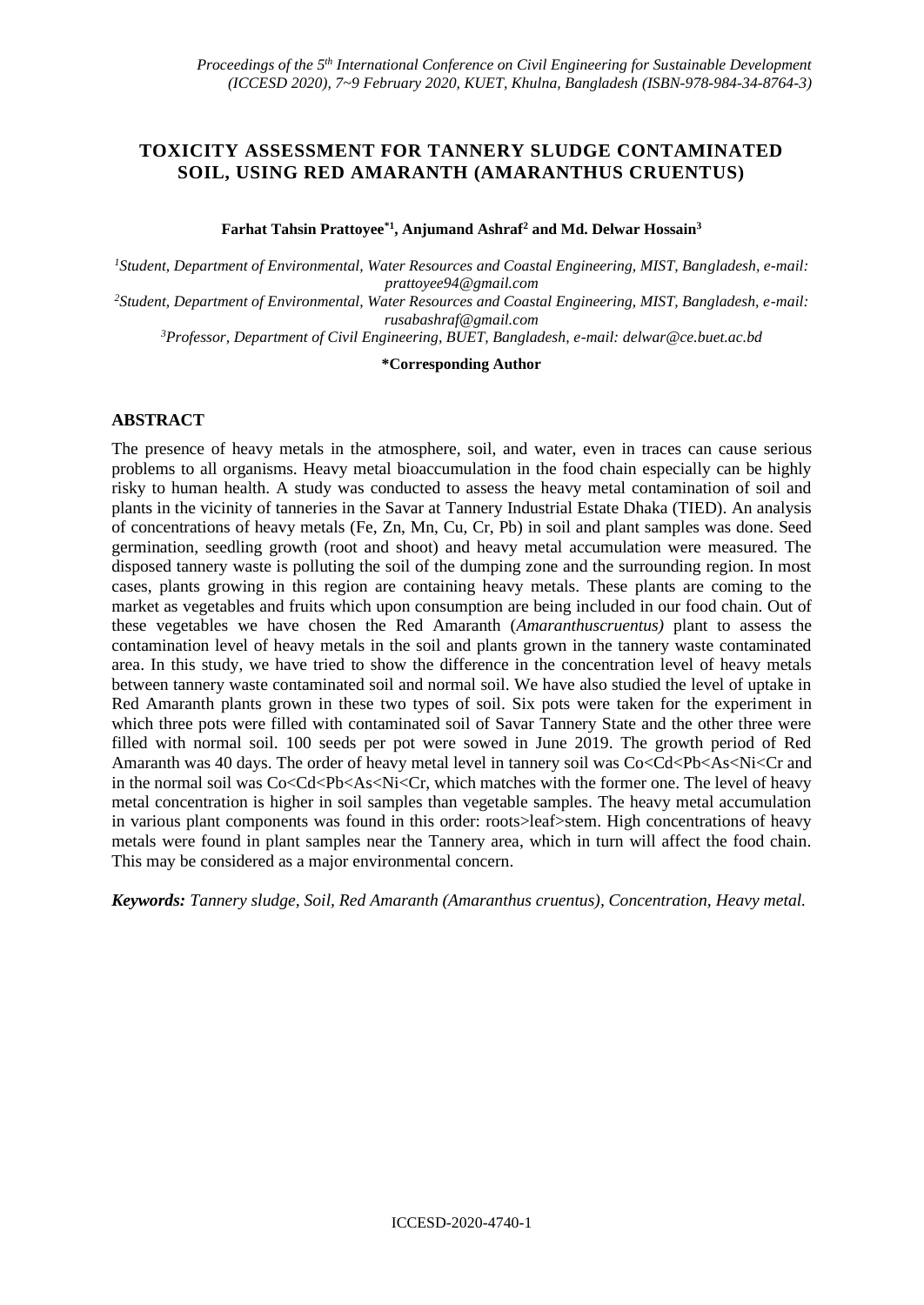## **1. INTRODUCTION**

Leather and leather products rank fourth in foreign exchange income for Bangladesh. The Statistics prepared by the Export Promotion Bureau of Bangladesh for the financial year 2011-2012 shows that the leather sector earned US\$765 million for Bangladesh. However, pollutant discharges have severe impacts on the social and physical environment. The Department of Environment has categorized the tannery industry as one of the most polluting industries in Bangladesh. Most tannery industries use old and inferior leather-processing methods and thereby discharge wastes without treatment. This severely affects both the environment and human health (Ahmed, 2005).

During operations, a lot of organic and inorganic chemicals/compounds are used. Many of those are not fully consumed by the processed leather. Nearly 90% of all leather produced is tanned using chromium salts (Stein & Schwedt, 1994). Generally, 8% of the basic chromium sulfate salt is used for conventional tanning. It binds with the collagenous protein to convert to leather. About 60 to 70% chromium compound is consumed by hides and skins and the rest of the amount of chromium is discharged directly from the industry which pollutes the environment (Adeel et al., 2012). Other metal pollutants of concern within the tanning industry include cadmium, cobalt, copper, barium, arsenic, nickel, lead, mercury, iron, etc. (Mwinyihija, 2010).

In 2017, the tanneries of the Hazaribagh area of Dhaka have shifted to Savar on the banks of Dhalweswari River, as Hazaribagh became one of the most polluted areas in Dhaka city and Buriganga River has become highly polluted.

Vegetables, especially those of leafy vegetables grown in heavy metals contaminated soils, accumulate higher amounts of metals than those grown in uncontaminated soils (Jassir et al., 2005). In Bangladeshi context, some of the major known toxic bio-accumulative metal pollutants from industrial sectors, which are particularly dangerous are Hg, Pb, As, Cr, Ni, Cu, Zn and Cd (Faisal et al., 2004). Studies have shown that heavy metals are potentially toxic to crops, animals, and humans when contaminated soil is used for crop production because heavy metals easily accumulate in vital organs and threaten growing crops and human health (Sharma et al., 2009). The intake of heavy metals through the food chain by the human population has been widely reported throughout the world (Muchuweti et al., 2006). Due to their non-biodegradable and persistent natures, heavy metals are accumulated in vital organs in the human body such as the kidneys, bones and liver and are associated with numerous serious health disorders (Duruibe et al., 2007). But the uptake of heavy metal by plants or food crops from the soil to biota and its impacts on the human health in Bangladesh has been rarely reported up to now. Further, the consumption of rice crop and vegetables are very high in Bangladesh **(**Mahfuza et al., 2015).

Red amaranth (*Amaranthus cruentus*) is one of the commonly grown leafy vegetables in Bangladesh. It is fast-growing and cheap. Hence it was chosen for the research work. Vegetables cultivated in soils, polluted with toxic metals due to industrial activities, take up heavy metals and accumulate them in their edible and non-edible parts in quantities high enough to cause clinical problems both to animals and human beings consuming these metal-rich plants because there is no good mechanism for their elimination from the human body (Alam et al., 2003).

## **2. METHODOLOGY**

### **2.1 Soil and plant sampling**

This study was undertaken to find out the heavy metal contamination of soil beside the Central Effluent Treatment Plant (CETP) at Savar and the level of transmission of heavy metal from soil to red amaranth plants.

Six pots were taken for the experiment in which three pots were filled with contaminated soil of Savar Tannery State (23°46΄32.34˝N, 90°14΄24.42˝E) and the other three were filled with normal soil,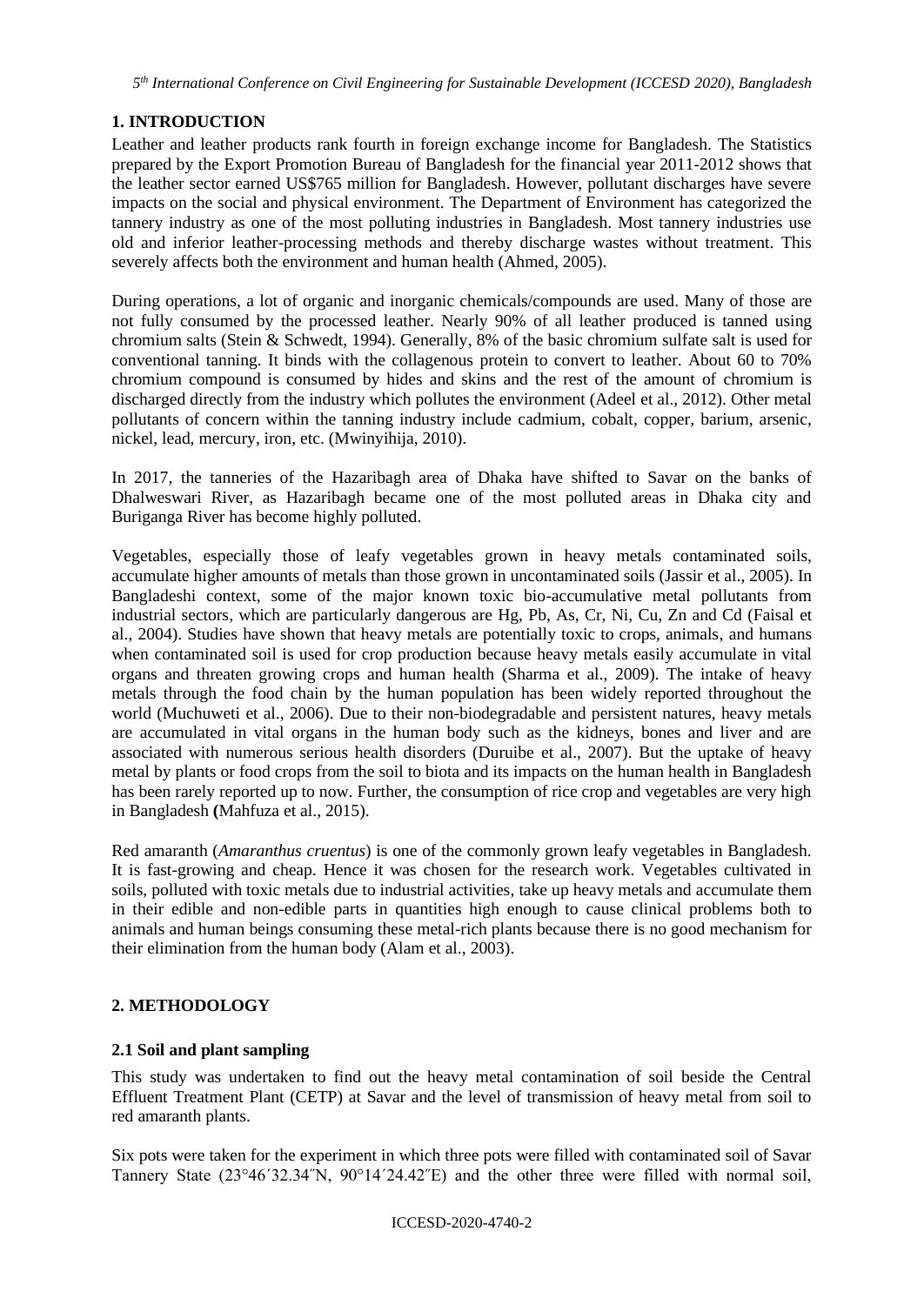collected from Bangladesh Agricultural Research Institute (BARI - 23°59΄31.15˝N, 90°24΄50.95˝E), experimental field, regarded as the low-level pollution area. A hundred seeds per pot were sowed in June 2019. The growth period of *Amaranthus cruentus* was 40 days. Then the plants were carefully removed from the pots. Soil clinging to the plant was removed by rinsing in deionized water. The plant samples represented different parts of the plant (root, stem, and leaf). The plant samples were kept in separate polythene bags and properly labeled. The soil samples were collected from the pots and kept in the polythene bags and labeled properly. The plant and soil samples were analyzed in the Soil Science Division laboratory of BARI.

### **2.2 Preparation and preservation**

After the delivery to the laboratory, all vegetables were washed in fresh running water to eliminate dust and dirt, possible parasites or their eggs and were finally washed with deionized water. The clean vegetable samples were air-dried and placed in an electric oven at 65°C for 72-96 hours, depending on the sample size. The dry vegetable samples were homogenized by grinding using a ceramic coated grinder. All the soil samples were spread on plastic trays and allowed to dry at ambient temperature for 8 days. The dry soil samples were ground with a ceramic coated grinder and sieved through a nylon sieve. The final samples were kept in the labeled polypropylene containers at ambient temperature before the analysis.

### **2. 3 Digestion and determination**

One gram dry plant or soil sample was weighed into a 50-ml volumetric flask, followed by the addition of a 10 ml mixture of analytical grade acids  $HNO<sub>3</sub>$ :  $HClO<sub>4</sub>$  in the ratio of 5:1. The digestion was performed at a temperature of about 190 °C for 1.5 hours. After cooling, the solution was made up to a final volume with distilled water. The metal concentrations were determined by atomic absorption spectrometry using a VARIAN model AA2407 (USA) Atomic Absorption Spectrophotometer(AAS).

### **3. ILLUSTRATIONS**

### **3.1 Soil Characteristics**

The absorption of heavy metal is controlled by soil characteristics. The pH of the tannery soil and normal soil was found 8.26 and 6.87, respectively. The organic matter concentration was 4.07% in the tannery soil and in the normal soil, it was 1.03%. The concentration of nutrients in both types of soil are shown in Table 1.

| Soil properties                       | <b>Nutrient status</b> |                    |  |  |  |
|---------------------------------------|------------------------|--------------------|--|--|--|
|                                       | <b>Tannery soil</b>    | <b>Normal soil</b> |  |  |  |
| pH                                    | 8.26                   | 6.87               |  |  |  |
| OM(%)                                 | 4.07                   | 1.03               |  |  |  |
| Total $N$ $(\%)$                      | 0.115                  | 0.085              |  |  |  |
| Exchangeable Ca (meq/100 g soil)      | 7.4                    | 0.65               |  |  |  |
| Exchangeable Mg (meq/100 g soil)      | 2.5                    | 2.3                |  |  |  |
| Exchangeable K (meq/100 g soil)       | 0.3                    | 0.25               |  |  |  |
| Available P (mg $kg^{-1}$ )           | 10                     | 13.1               |  |  |  |
| Available S (mg $kg^{-1}$ )           | 11                     | 12                 |  |  |  |
| Available Cu $(mg kg^{-1})$           | 1.3                    | 2.0                |  |  |  |
| Available Fe $(mg kg-1)$              | 45                     | 57                 |  |  |  |
| Available Mn $(mg kg-1)$              | 8.1                    | 9.6                |  |  |  |
| Available $Zn$ (mg kg <sup>-1</sup> ) | 2.56                   | 2.89               |  |  |  |

| Table 1: Physical and Chemical properties of the soil. |  |  |  |  |  |
|--------------------------------------------------------|--|--|--|--|--|
|--------------------------------------------------------|--|--|--|--|--|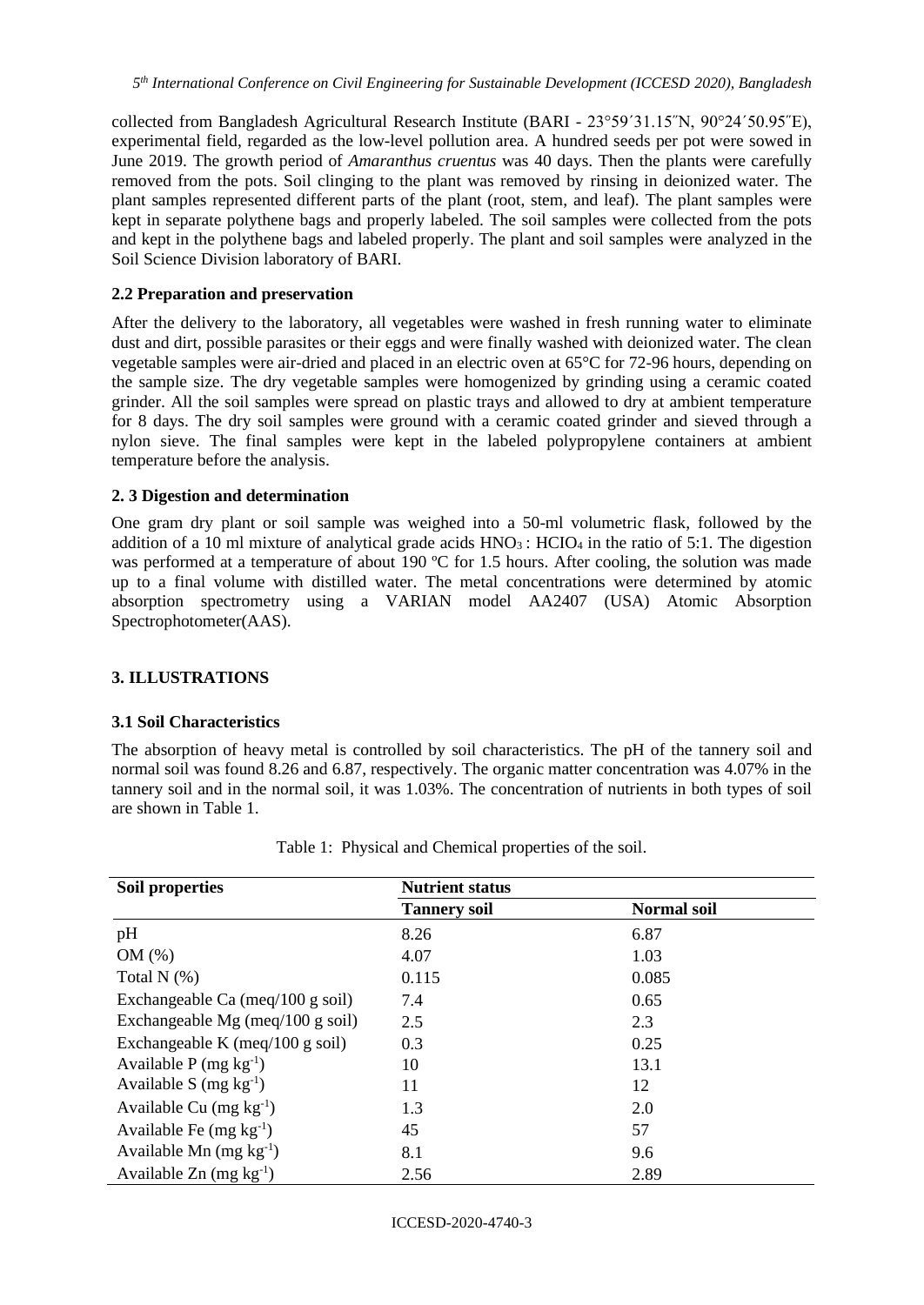*5 th International Conference on Civil Engineering for Sustainable Development (ICCESD 2020), Bangladesh*

| Soil properties             | <b>Nutrient status</b> |                    |  |  |  |
|-----------------------------|------------------------|--------------------|--|--|--|
|                             | <b>Tannery soil</b>    | <b>Normal soil</b> |  |  |  |
| Available B $(mg kg^{-1})$  | 1.9                    | 2.0                |  |  |  |
| Available Pb $(mg kg^{-1})$ | 12.7                   | 5.66               |  |  |  |
| Available Cd $(mg kg^{-1})$ | 2.12                   | 1.14               |  |  |  |
| Available Cr $(mg kg^{-1})$ | 6946                   | 324                |  |  |  |
| Available Ni $(mg kg-1)$    | 355.5                  | 112                |  |  |  |
| Available Co $(mg kg^{-1})$ | 8.02                   | 5.08               |  |  |  |
| Available As $(mg kg^{-1})$ | 15.13                  | 9.08               |  |  |  |

The concentrations of all six of the heavy metals examined in this study were found to be higher in the tannery soil (Table. 2).

The Pb concentration in the tannery soil was 4.78 times higher than the normal soil. In the case of Cr, the concentration was 4.95 times higher in the tannery soil than the normal soil. Similarly, for Cd the concentration was 1.62 times higher, for Ni, the concentration was 3.87 times higher, for Co the concentration was 1.74 times higher and for As it was found that the concentration was 3 times higher in the tannery soil than the normal soil.

Table 2: Heavy metal concentration of the soil.

| <b>Heavy Metal</b> | Tannery Soil $(mg kg-1)$ | Normal Soil $(mg kg-1)$ |
|--------------------|--------------------------|-------------------------|
| Pb                 | 12.8                     | 5.7                     |
| Cd                 | 12.7                     | 5.66                    |
| Cr                 | 6946                     | 324                     |
| Ni                 | 356                      | 112                     |
| Co                 | 8.02                     | 5.08                    |
| As                 | 15.13                    | 9                       |



Figure 1: Heavy metal concentration of tannery soil and normal soil.

## **3.2 Plant Growth**

For the germination test, 50 seeds/petri dishes were taken. Out of them 39 germinated in the Savar soil and 21 germinated in normal soil. 100 seeds/pot were sowed. The average No. of plant/pot for the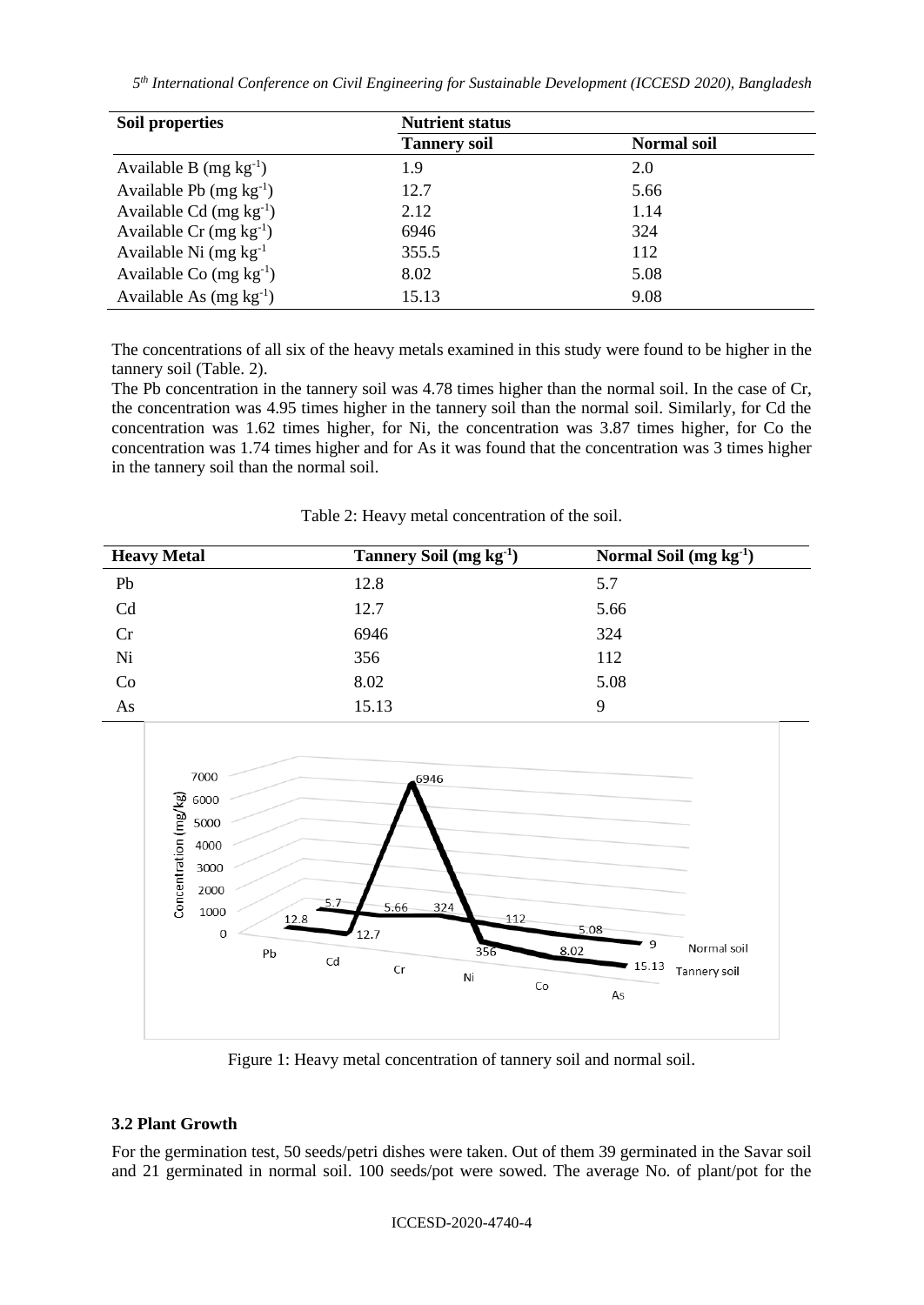tannery soil was 21 and for the normal soil, it was 41. The length of root shoot and fresh weight, dry weight information are shown in Table 3.

| <b>Treatment</b>     | No. of<br><b>Plant</b> | Shoot<br>Length | length | Root Fresh wt. $(g/10 \text{ plant})$ |      |                 | Dry wt. $(g/10$ plant) |      |      |
|----------------------|------------------------|-----------------|--------|---------------------------------------|------|-----------------|------------------------|------|------|
|                      | pot                    | (cm)            | (cm)   |                                       |      | Shoot Root Leaf | Shoot Root Leaf        |      |      |
| $T_1$ : Tannery soil | 21                     | 14.47           | 5.67   | 12.12                                 | 1.21 | 11.62           | 1.23                   | 0.13 | 1.21 |
| $T_2$ : Normal soil  | 41                     | 23.67           | 7.53   | 60.21                                 | 6.11 | 59.31           | 6.05                   | 0.62 | 6.00 |

Table 3: Growth attributes of red amaranth grown in the tannery soil and in the normal soil.

#### **3.3 Accumulation of Heavy Metal into Plant Tissue**

For all heavy metals, the concentrations were found higher in the roots. Roots are the point of entry into the plant, so it can be the possible reason. The level of heavy metal concentration is higher in the soil samples than the vegetable samples. The level of heavy metals in the vegetable is generally lower than the soil samples (Demirezen & Aksoy, 2006). Such results might be attributed due to root activity, which seems to act as a barrier for the translocation of metals (Davies & White, 1981; Yusuf et al., 2003).

The levels of uptake of heavy metals in samples from the tannery soil were higher than those from the low-level polluted (BARI) area. Several studies have indicated that vegetables grown in the heavy metals contaminated soils have higher concentrations of heavy metals than those grown in the uncontaminated soils (Jassir et al*.,* 2005).

The low concentration of Cd in plant tissues is probably because of the presence of the low Cd concentration in the soil (Table. 2). On the other hand, the high concentration of Cr in the plant tissues is maybe due to the fact that Cr concentration in the soil was the highest among these metals. The mean concentrations of Pb, Cd, Cr, Ni, Co, and As in the whole plant (roots, stem, and leaf) are shown in Table 4.

Table 4: Heavy metal concentration (Pb, Cd, Cr, Ni, Co, and As) in plant components (mg kg<sup>-1</sup> of dry wt.) of red amaranth.

| <b>Treatment</b>             | <b>Heavy</b>   | Soil $(mg kg-1)$ | Plant parts $(mg kg-1 of dry wt.)$ |             |      |                    |
|------------------------------|----------------|------------------|------------------------------------|-------------|------|--------------------|
|                              | <b>Metal</b>   |                  | <b>Root</b>                        | <b>Stem</b> | Leaf | <b>Total plant</b> |
| $T_1$ : Ternary soil         | Pb             | 12.8             | 6.03                               | 2.21        | 4.39 | 4.21               |
| T <sub>2</sub> : Normal soil |                | 5.7              | 1.90                               | 0.49        | 1.23 | 1.21               |
| $T_1$ : Ternary soil         | C <sub>d</sub> | 12.7             | 0.51                               | 0.28        | 0.38 | 0.39               |
| $T_2$ : Normal soil          |                | 5.66             | 0.37                               | 0.10        | 0.25 | 0.24               |
| $T_1$ : Ternary soil         | Cr             | 6946             | 1839                               | 1057        | 1469 | 1455               |
| $T_2$ : Normal soil          |                | 324              | 385                                | 212         | 285  | 294                |
| $T_1$ : Ternary soil         | Ni             | 356              | 245.3                              | 89.1        | 160  | 164.8              |
| $T_2$ : Normal soil          |                | 112              | 62.5                               | 20.9        | 44.1 | 42.5               |
| $T_1$ : Ternary soil         | Co             | 8.02             | 2.29                               | 1.42        | 1.72 | 1.83               |
| $T_2$ : Normal soil          |                | 5.08             | 1.39                               | 0.69        | 1.07 | 1.05               |
| $T_1$ : Ternary soil         | As             | 15.13            | 0.87                               | 0.28        | 0.51 | 0.54               |
| T <sub>2</sub> : Normal soil |                | 9.08             | 0.27                               | 0.18        | 0.17 | 0.18               |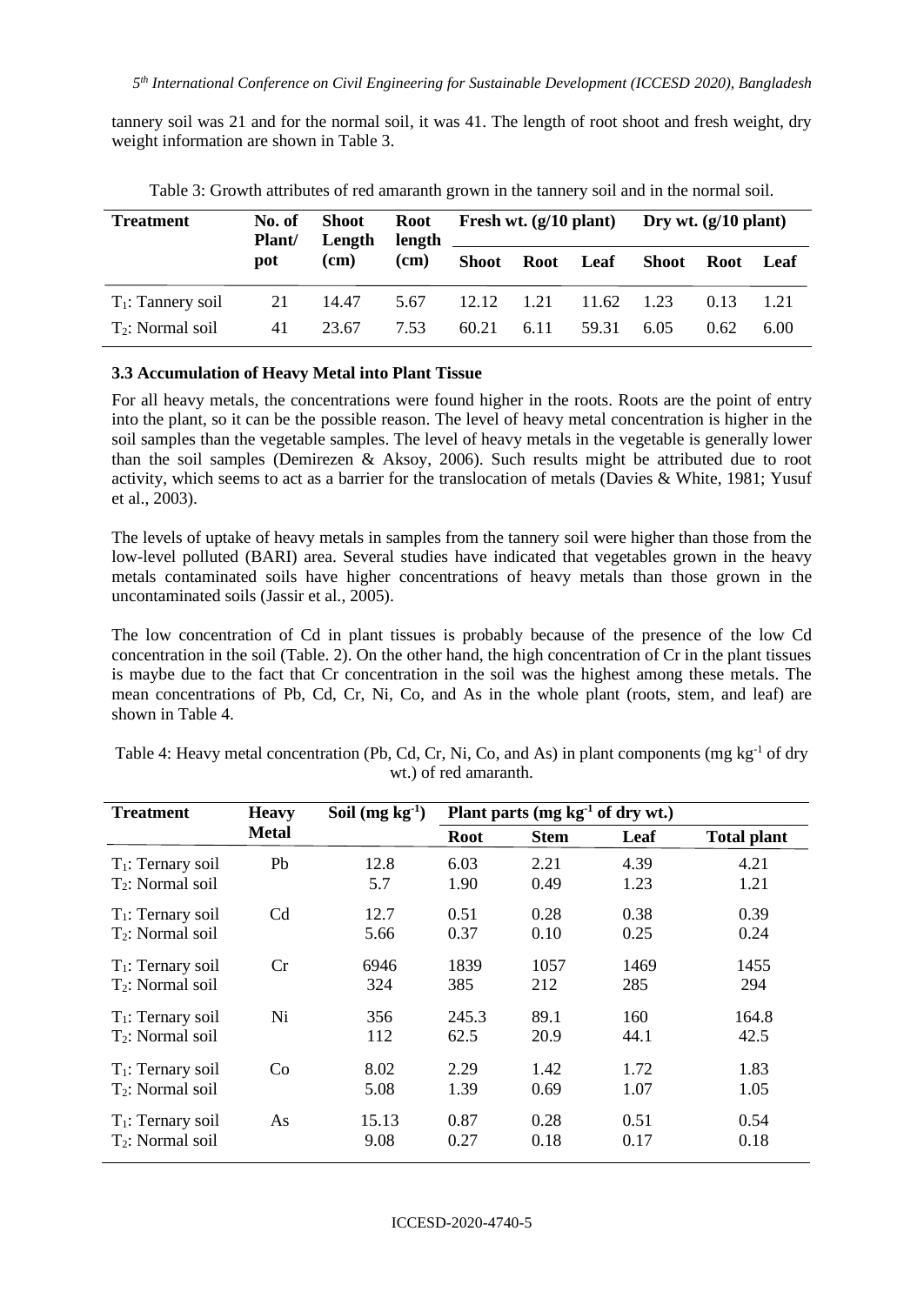For all the metals, the uptake into the plant roots was highest. The uptake of heavy metals was the lowest in the leaf parts. The heavy metal accumulation in various plant components was found in this order:  $roots > leaf > stem$ .

In this study, the heavy metal accumulation concentration of Cr was very high in the plant than the permissible limit set by WHO/FAO (Figure.2). The concentration of Ni was found higher in the plant grown in tannery soil. The concentration of other heavy metals, Pb, Cd, As was found a bit higher than the permissible level. The accumulation concentration of Co was lower than the maximum permissible level.



Figure 2: Total concentrations of heavy metal in the vegetables and maximum allowable limits.

#### **4. CONCLUSIONS**

From the test results, it is clear that red amaranth plants accumulated heavy metals from soil and the concentration varied among different parts of plants (root, stem, and leaf). The heavy metal accumulation was highest in the roots of the plant, lower in the leaf and lowest in the stem of the plant. In both tannery soil and normal soil, the concentration of Cr was found highest. And the order of heavy metal level of both soil was found to show a similar trend. The order was: Co<Cd<Pb<As<Ni<Cr. Further research can be conducted to prove the level of heavy metal accumulation in different species of plants and their impact on the food chain.

#### **REFERENCES**

- Adeel, S.S., Wajid, A., Hussain, S., Malik, F., Sami, Z., Haq I.U., Hameed A. & Channa, R.A. (2012). Recovery of chromium from tannery wastewater by use of bacillus subtilisin Guranwala. *Pakistan. Journal of Pharmacy and Biological Sciences,* 2(2): 36-45.
- Ahmed J. (2005). Hazaribag tannery area: its pollutional impact on the environment. The Observer Magazine. 23–24.

Alam, M.G.M., Snow E.T. & Tanaka. A. (2003). Arsenic and heavy metal contamination of vegetables grown in Samta village, Bangladesh. *The Science of the Total Environment.* 308: 83-96. Alloway, B.J. (1996). Heavy metal in soils. Halsted Press, John Wiley & Sons Inc., London.

Davies, B.E. & White, H.M. (1981). Trace element in vegetables grown on soils contaminated by base metal mining. *Journal of Plant Nutrition* 3**:** 387-396.